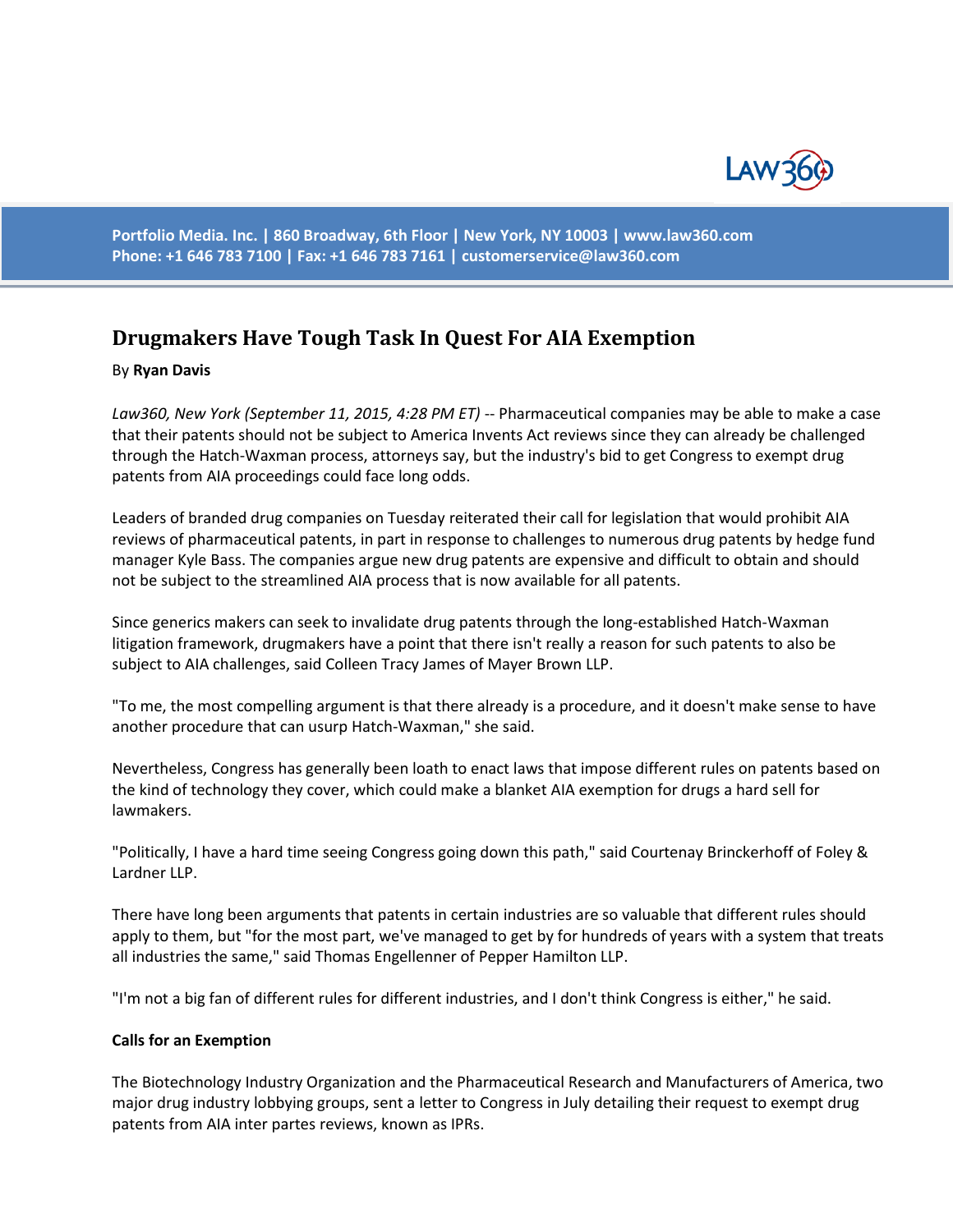The groups said that subjecting patents for new drugs, which can cost billions of dollars to develop, to the IPR process as well as Hatch-Waxman challenges could undermine patent protection for medicine. They suggested the exemption be added to legislation aimed at curbing abusive patent litigation, which could be taken up in both houses of Congress later this year.

"The IPR process threatens to disrupt the careful balance that Congress achieved over 30 years ago, by increasing business uncertainty for innovative biopharmaceutical companies having to defend their patents in multiple venues and under differing standards and procedures," the groups said.

An exemption would "preserve the integrity" of the Hatch-Waxman system, where patents for approved drugs are listed in the so-called Orange Book, as well as the Biologics Price Competition and Innovation Act, or BPCIA, the related system for biosimilars, they argued.

"There is no evidence that Congress intended the IPR process to be used by generic and biosimilar companies to challenge biopharmaceutical patents outside of Hatch-Waxman and BPCIA," they said.

The letter argued that an exemption is particularly needed because drug patents have been targeted in AIA reviews by "unscrupulous hedge funds and other questionable entities," a clear reference to Bass, who has filed scores of AIA petitions seeking to invalidate drug patents as part of a short-selling strategy aimed at driving down the price of drug company stocks.

To date, the Patent Trial and Appeal Board has ruled on three of Bass' petitions and denied each one, finding that they did not make a strong enough case that the patents are invalid. The board did not address arguments by the drugmakers that Bass' petitions should be denied on the ground that his investment strategy is an abuse of the AIA process.

Theoretically, generic-drug makers could also use the IPR process as an end-run around traditional Hatch-Waxman litigation in district court, allowing them to invalidate branded drug patents more quickly and potentially enter the market sooner.

While generics makers have filed several IPRs against branded drug patents, it does not appear that any have successfully invalidated patents and allowed earlier market entry so far.

A situation like that would represent a significant change in drug development, however, and the calls for an exemption show that "the pharmaceutical industry wants to solve the problem before it gets to that point," Brinckerhoff said.

## **A Question of Intent**

Drug patents involve a great deal of expensive research and development, and Congress has already set up the Hatch-Waxman framework for challenging them, so it doesn't seem like Congress intended for them to be challenged in the IPR process, said Antoinette Konski of Foley & Lardner.

"While IPRs can be used to challenge drug patents, I don't believe the intent of the AIA was to have hedge funds use IPRs to challenge patents," she said, adding that "something needs to be done" to keep hedge funds from challenging patents under the AIA.

Congress is going to have to address the fact that the balance of Hatch-Waxman is disrupted by the IPR